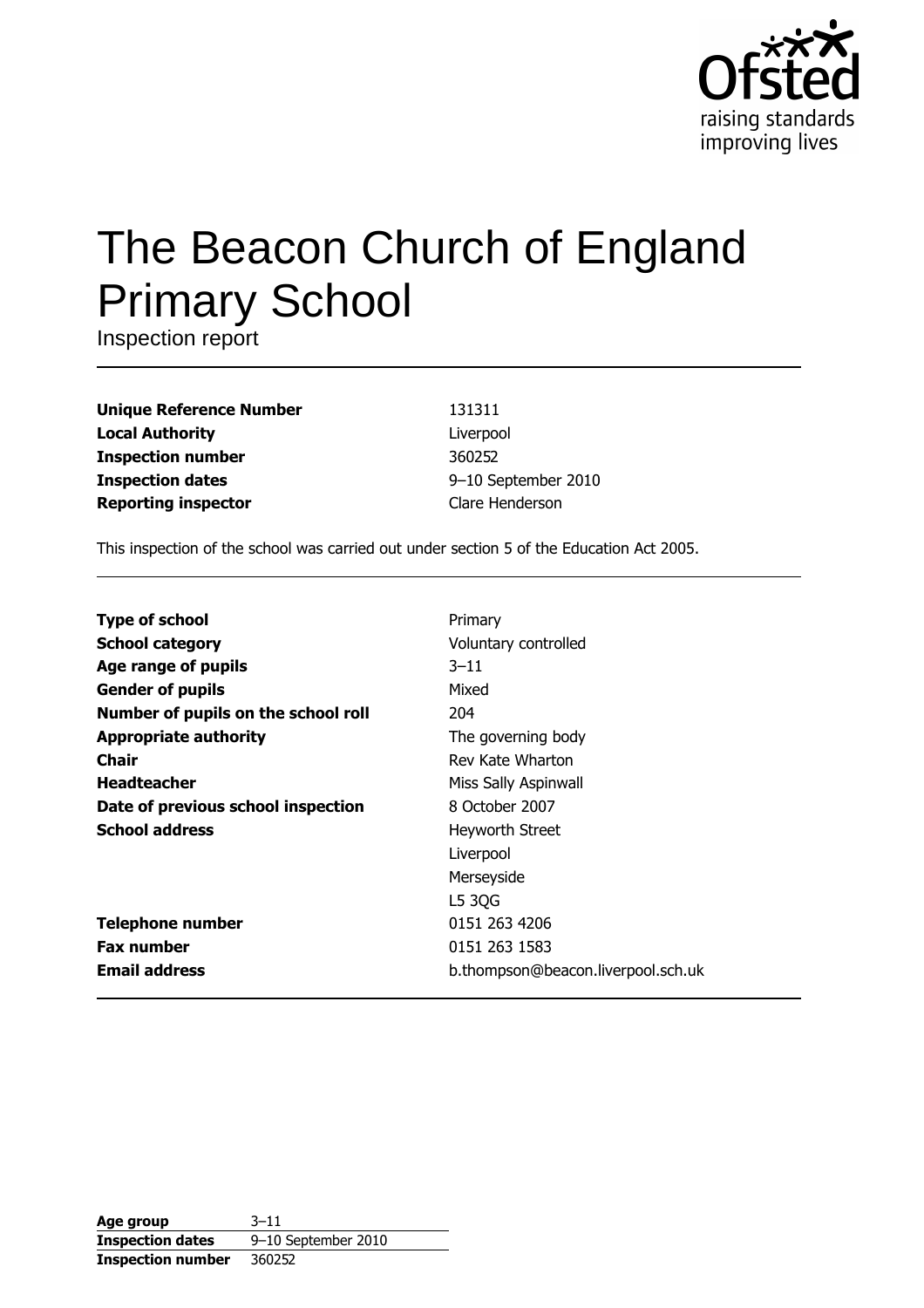The Office for Standards in Education, Children's Services and Skills (Ofsted) regulates and inspects to achieve excellence in the care of children and young people, and in education and skills for learners of all ages. It regulates and inspects childcare and children's social care, and inspects the Children and Family Court Advisory Support Service (Cafcass), schools, colleges, initial teacher training, work-based learning and skills training, adult and community learning, and education and training in prisons and other secure establishments. It assesses council children's services, and inspects services for looked after children, safeguarding and child protection.

Further copies of this report are obtainable from the school. Under the Education Act 2005, the school must provide a copy of this report free of charge to certain categories of people. A charge not exceeding the full cost of reproduction may be made for any other copies supplied.

If you would like a copy of this document in a different format, such as large print or Braille, please telephone 0300 1234 234, or email enquiries@ofsted.gov.uk.

You may copy all or parts of this document for non-commercial educational purposes, as long as you give details of the source and date of publication and do not alter the documentation in any way.

To receive regular email alerts about new publications, including survey reports and school inspection reports, please visit our website and go to 'Subscribe'.

Royal Exchange Buildings St Ann's Square Manchester **M2 7I A** T: 0300 1234 234 Textphone: 0161 618 8524 E: enquiries@ofsted.gov.uk W: www.ofsted.gov.uk

© Crown copyright 2010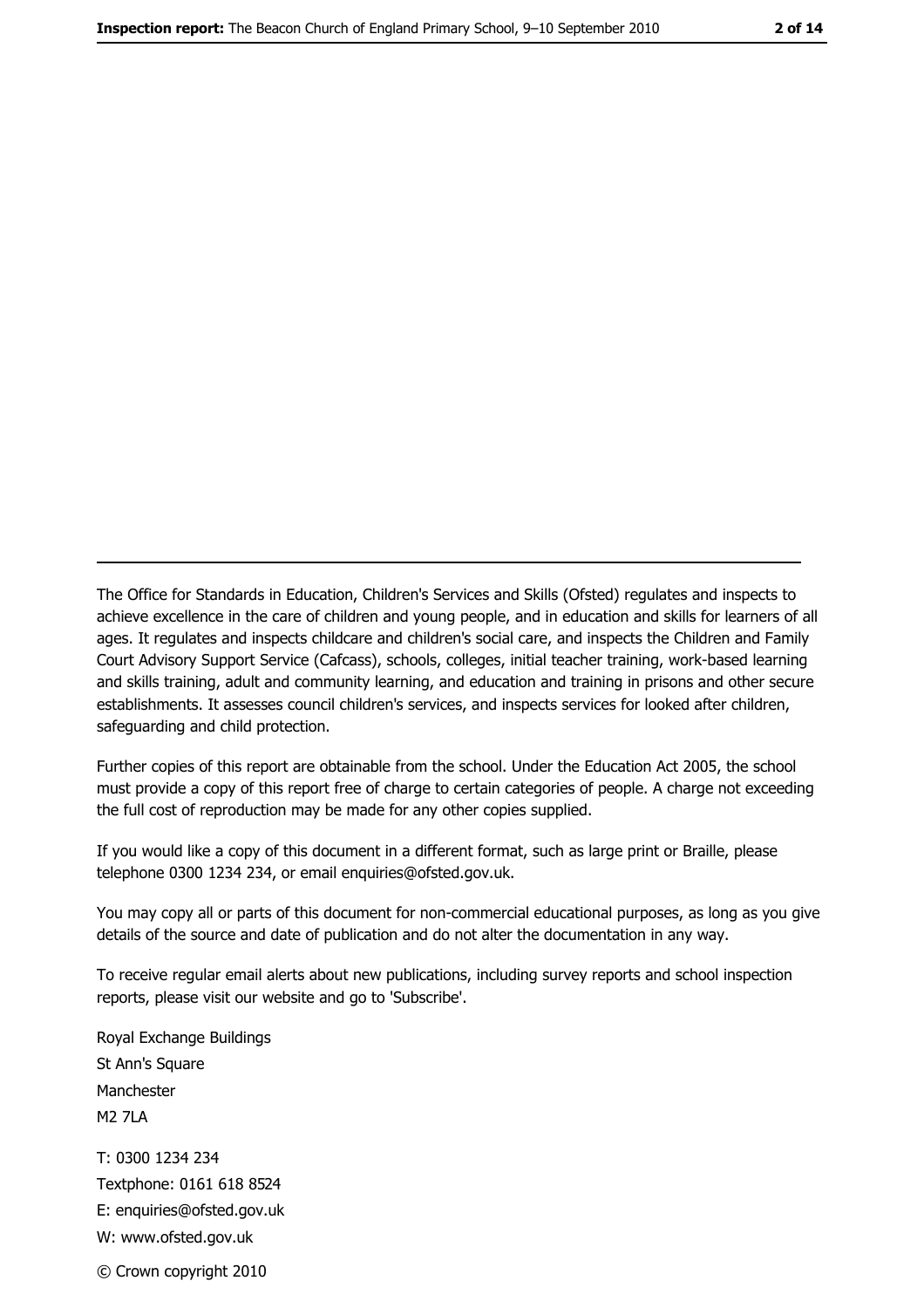3 of 14

## **Introduction**

This inspection was carried out by three additional inspectors. The inspectors observed 14 lessons taught by eight different teachers. They held meetings with governors, staff and pupils. They observed the school's work and looked at documents relating to safeguarding, pupils' progress and attainment, the curriculum, the school's development plan and the way in which the school evaluates its own performance. The views of parents and carers, through 61 returned inspection questionnaires, and the opinions of staff and pupils were analysed.

The inspection team reviewed many aspects of the school's work. It looked in detail at the following.

- Achievement of pupils with special educational needs and/or disabilities and the  $\blacksquare$ more-able in mathematics.
- Ouality of teaching and assessment in enabling all pupils to achieve their potential.  $\blacksquare$
- Quality of the curriculum and its impact on pupils' achievement and enjoyment of  $\blacksquare$ school.
- Impact of changes in leadership and management on pupils' overall learning and  $\blacksquare$ achievement.

### **Information about the school**

This school is a smaller than the average primary school. The proportion of pupils known to be eligible for a free school meal is high. The percentage of pupils with special educational needs and/or disabilities is above average. A few pupils are from minority ethnic heritages. The proportion of pupils joining or leaving the school, other than at the beginning of the school year is high. The school has gained National Healthy School's status, Artsmark Gold, Eco Bronze, Activemark, Advanced Inclusion Charter and Dyslexia Friendly Level 2 Awards. The deputy headteacher is acting headteacher whilst the headteacher is on maternity leave. Fifty per cent of the teachers have been appointed during the past two years.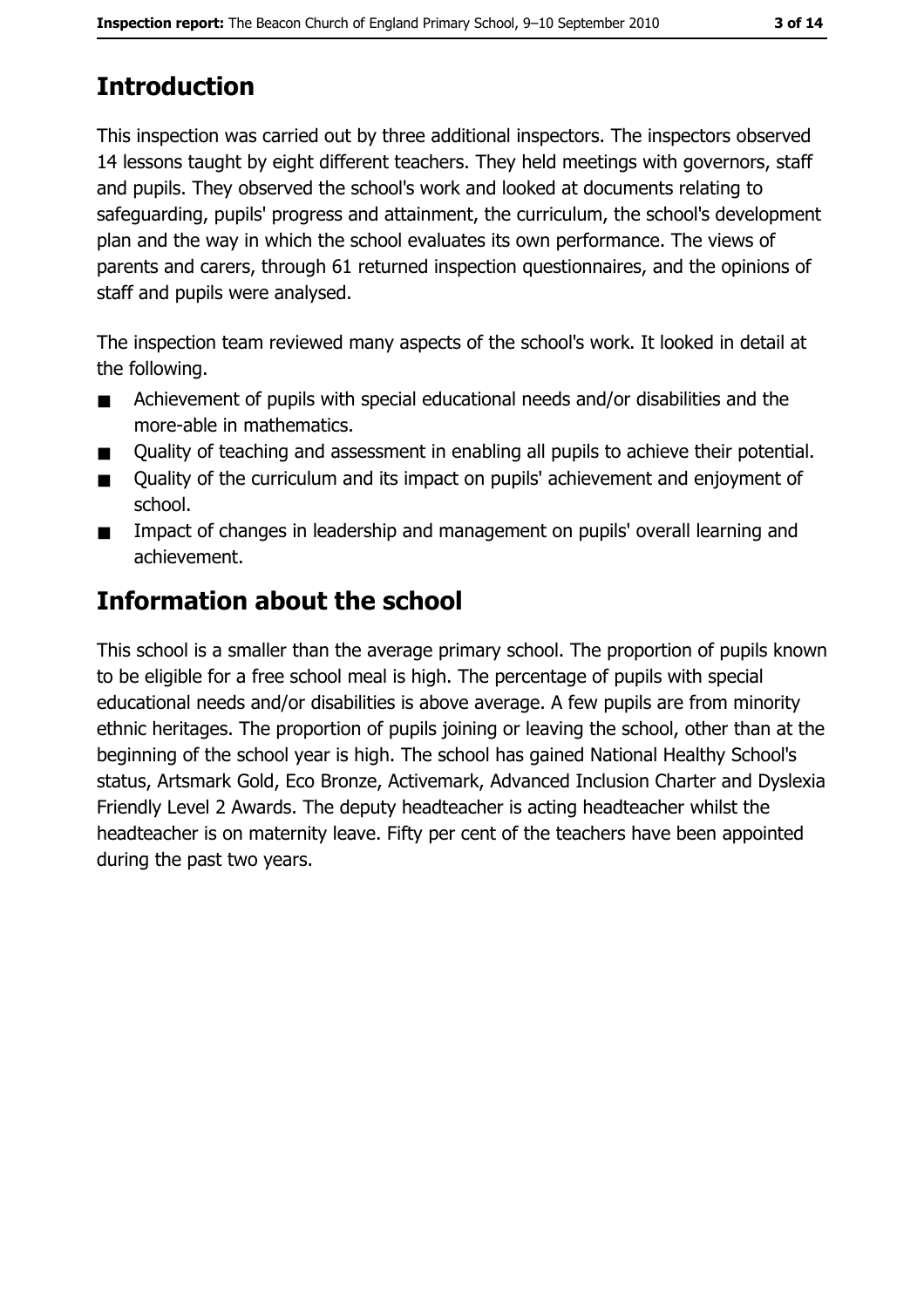### **Inspection judgements**

### Overall effectiveness: how good is the school?

#### The school's capacity for sustained improvement

#### **Main findings**

This is a good school. It is inclusive and welcoming and provides outstanding care, guidance and support for all pupils and especially those who are vulnerable or who join the school other than at the beginning of the school year. Exemplary safeguarding procedures are in place, ensuring that pupils' safety and well-being are promoted extremely well. Most pupils begin school with skills which are below age-related expectations and particularly low in communication and social skills. They make good progress in the Early Years Foundation Stage because of the high priority adults give to developing their language and social skills. This good rate of progress continues for all pupils as they move through the school. Consequently, by the time they leave in Year 6, their attainment is average.

Achievement is good and pupils' current work and the school's own data show that rates of progress are generally good across the school. The close attention teachers have given, since the last inspection, to extending pupils' reading and writing skills is paying off, with attainment in English rising to above average for all pupils in 2010. Pupils' attainment in mathematics is average. However, not all learning tasks in the subject are set at a sufficiently challenging level to meet every pupil's individual needs.

Pupils say they feel very safe and that they thoroughly enjoy the wide range of exciting opportunities provided to them within the curriculum to develop their musical, sporting and creative interests and talents. This enjoyment is reflected in above average rates of attendance. Pupils develop a good understanding of what is needed to lead healthy lifestyles. Furthermore, the contribution they make to their school and wider community and their spiritual, moral, social and cultural development is good.

Senior leaders, supported by an effective governing body, provide strong leadership. The good track record of improvement and well measured management of staff changes since the last inspection illustrates well the ambition and drive that the senior leadership team and governors provide. Through rigorous self-evaluation, the school is aware of its strengths and areas for development. It plans carefully to address these issues. It demonstrates a commitment to developing staff by sharing good practice and through their involvement in monitoring and evaluating progress towards agreed priorities. This illustrates well the good capacity that the school has to improve further.

#### What does the school need to do to improve further?

- Raise attainment and accelerate progress and learning in mathematics further by  $\blacksquare$ ensuring that:
- all staff consistently plan and set challenging tasks in lessons tailored to meet

| J |  |
|---|--|
|   |  |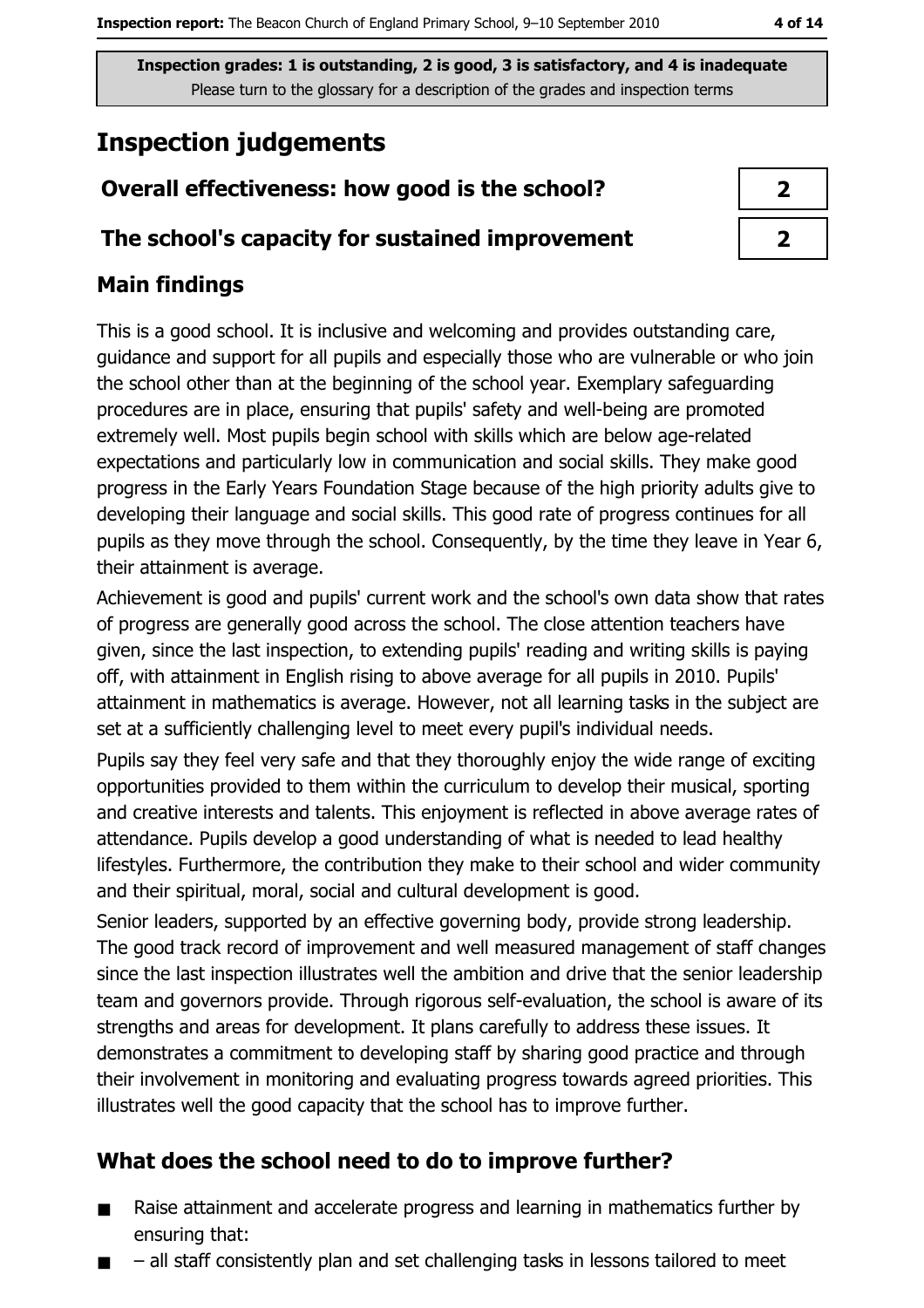pupils' individual needs.

#### **Outcomes for individuals and groups of pupils**

Pupils' achievement is good and most pupils concentrate well and work hard in lessons. Good learning is seen where teachers effectively use assessment information to plan suitable activities that enthuse and motivate pupils of differing abilities. Pupils are keen to learn, particularly when lessons are practical or involve the use of information and communication technology (ICT). For instance, in a Year 5 history lesson pupils researched and confidently reported back to their classmates the key facts about life for children in Victorian times. In such lessons, they are challenged to think, reflect and express themselves effectively, using skills previously learned. Such practical learning gives a boost to pupils' self-confidence and provides a high level of challenge for the more-able pupils. Discussion with pupils and scrutiny of their books shows overall progress, from their below age-related starting points in the Early Years Foundation Stage, is good throughout the school. Pupils with special educational needs and/or disabilities and vulnerable pupils make good progress and their work in small groups with adult support has a positive impact on their learning.

Pupils say they understand why they have to adhere to school rules and say that any concerns they have are taken very seriously and dealt with by staff. Behaviour is good and most pupils demonstrate high standards of conduct. Any instances of inappropriate behaviour are managed very well, sensitively considering the needs of all. Pupils know about eating healthily and have been so keen to share this knowledge they have created their own cookery book, The Healthy No Need to Be Wealthy Recipe Book'. Pupils enjoy taking positions of responsibility and, as members of the school council or as prefects, carry out their duties effectively. Attendance is above average and the high number attending the exciting and well planned breakfast club reflects their enjoyment of school. Pupils' good spiritual, moral, social and cultural education is reflected in their positive attitudes to school and their respect for the views of others.

These are the grades for pupils' outcomes

| Pupils' achievement and the extent to which they enjoy their learning                                       |               |  |
|-------------------------------------------------------------------------------------------------------------|---------------|--|
| Taking into account:<br>Pupils' attainment <sup>1</sup>                                                     |               |  |
| The quality of pupils' learning and their progress                                                          |               |  |
| The quality of learning for pupils with special educational needs and/or<br>disabilities and their progress | $\mathcal{D}$ |  |

 $\overline{2}$ 

The grades for attainment and attendance are: 1 is high; 2 is above average; 3 is broadly average; and 4 is low.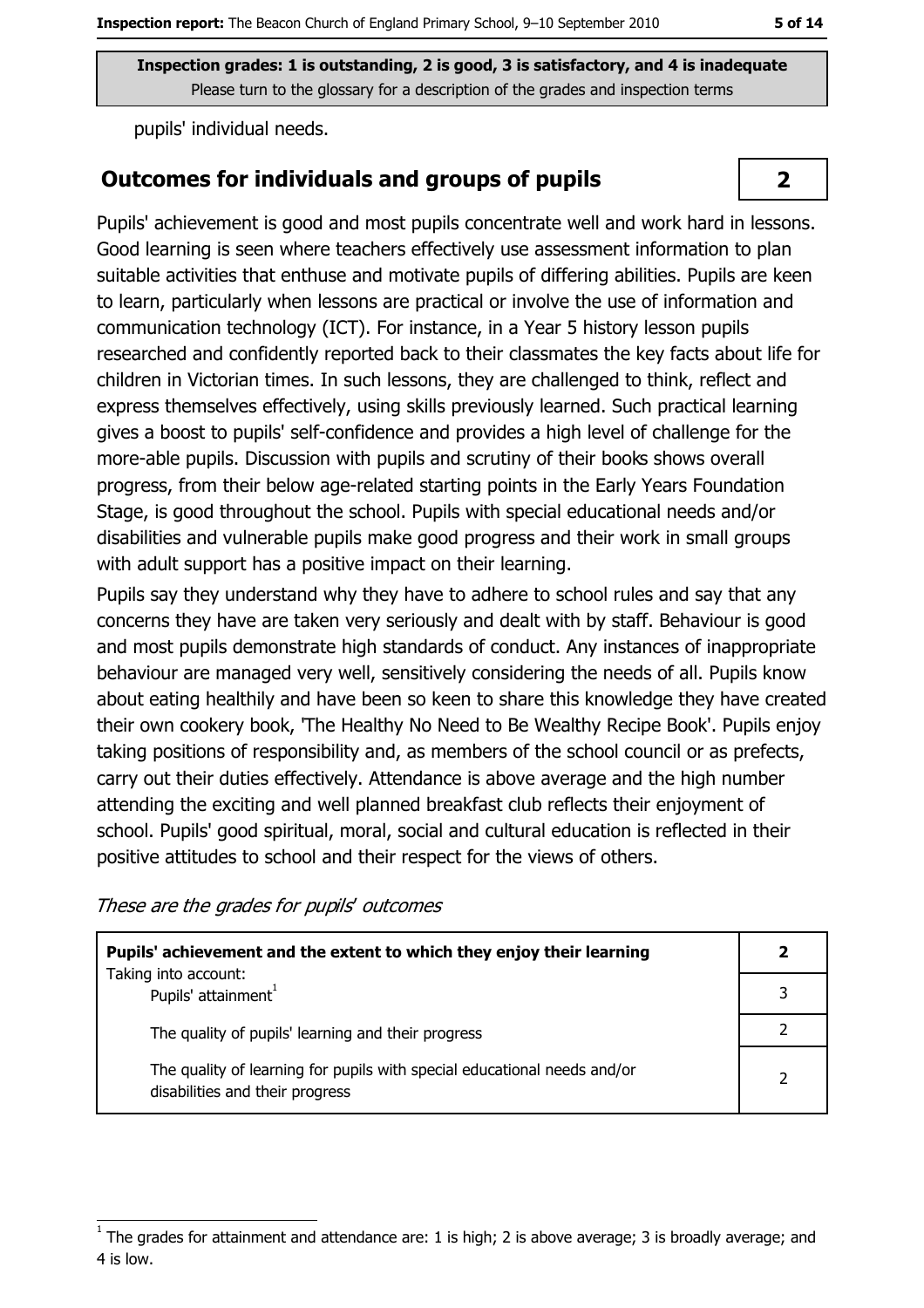| Inspection grades: 1 is outstanding, 2 is good, 3 is satisfactory, and 4 is inadequate<br>Please turn to the glossary for a description of the grades and inspection terms |                |  |  |  |
|----------------------------------------------------------------------------------------------------------------------------------------------------------------------------|----------------|--|--|--|
| The extent to which pupils feel safe                                                                                                                                       |                |  |  |  |
| <b>Pupils' behaviour</b>                                                                                                                                                   | $\mathbf{2}$   |  |  |  |
| The extent to which pupils adopt healthy lifestyles                                                                                                                        | $\overline{2}$ |  |  |  |
| The extent to which pupils contribute to the school and wider community                                                                                                    | 2              |  |  |  |
| The extent to which pupils develop workplace and other skills that will<br>contribute to their future economic well-being                                                  | $\overline{2}$ |  |  |  |
| Taking into account:<br>Pupils' attendance <sup>1</sup>                                                                                                                    | 2              |  |  |  |
| The extent of pupils' spiritual, moral, social and cultural development                                                                                                    |                |  |  |  |

#### How effective is the provision?

In lessons, relationships between teachers and pupils are extremely positive. Teachers have good subject knowledge and use resources well. Where teaching is best, pupils respond well to clear expectations, lively activities and high levels of challenge. They learn quickly in such lessons through discussion and focused tasks. Regular feedback is provided so that all pupils are aware of their success, helping them to move to the next stages of learning. Learning is less rapid in a few mathematics lessons when the tasks set are not challenging enough or matched clearly enough to pupils' individual learning needs.

The curriculum focuses well on the development of basic skills in English, mathematics and in ICT. It also enriches pupils' personal development and experiences through a good range of themed based activities. One example, with a focus on extending citizenship, involved pupils in learning about a range of religions and traditions other than their own. Good attention is paid to pupils' personal development through the teaching of social and emotional aspects of learning. Provision is enhanced by a good range of extra-curricular activities that are well attended by all groups of pupils.

The quality of care, quidance and support is outstanding. Vulnerable pupils are extremely well supported. Well targeted and sensitive support under the strong leadership of the learning mentor helps pupils to overcome emotional issues. One-to-one and small group support provided to targeted pupils whose progress may be slipping behind that of their peers is also of a high quality. Links with services to support vulnerable pupils are excellent. Transition arrangements between Year 6 and the high school are effective and pupils are provided with high quality guidance and support to prepare them well for the next stages in their education.

These are the grades for the quality of provision

| The quality of teaching<br>Taking into account: |  |
|-------------------------------------------------|--|
| The use of assessment to support learning       |  |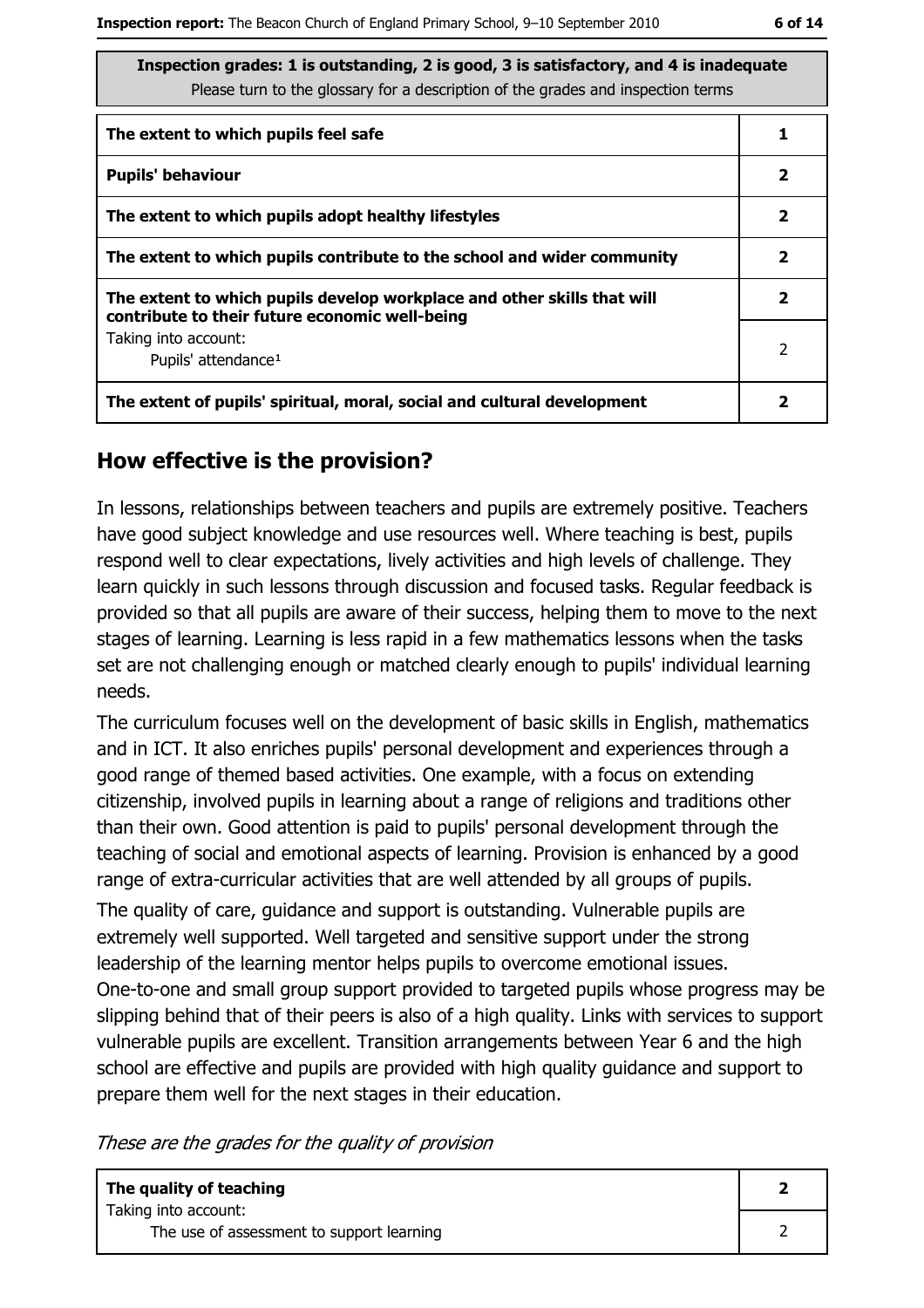| Inspection grades: 1 is outstanding, 2 is good, 3 is satisfactory, and 4 is inadequate |  |
|----------------------------------------------------------------------------------------|--|
| Please turn to the glossary for a description of the grades and inspection terms       |  |
|                                                                                        |  |
|                                                                                        |  |

| The extent to which the curriculum meets pupils' needs, including, where<br>relevant, through partnerships |  |  |
|------------------------------------------------------------------------------------------------------------|--|--|
| The effectiveness of care, guidance and support                                                            |  |  |

#### How effective are leadership and management?

The drive for improvement is guided by a clear vision, which is led by senior leaders and shared by all staff. The work of the school is kept under constant review and new members of staff quickly become effective within the team. Lessons are observed, assessments are carefully analysed and information is gathered from parents, carers and pupils to identify strengths and weaknesses. Areas to improve are carefully prioritised and challenging targets are set and pursued by leaders across the school. These measures resulted in improved standards in English and mathematics in 2010, good progress and a continuing rise in pupils' attainment.

The governing body provide good support and challenge. It knows the school's areas for development well and is involved in strategic planning. This enables it to hold the school to account effectively. Good partnerships with parents, carers and outside agencies ensure that pupils' well-being is promoted very strongly. Outstanding safeguarding procedures are in place, ensuring the safety and well-being of pupils. A robust equality policy challenges stereotyping, ensures that there is no discrimination and adjusts teaching and the curriculum to meet the needs of pupils from different ethnic groups well. Community cohesion is promoted well and evaluated effectively. Pupils are provided with good opportunities to visit other schools, to share experiences and learn about other religions and cultures.

| The effectiveness of leadership and management in embedding ambition and<br>driving improvement                                                                     |                         |  |  |
|---------------------------------------------------------------------------------------------------------------------------------------------------------------------|-------------------------|--|--|
| Taking into account:<br>The leadership and management of teaching and learning                                                                                      | $\overline{2}$          |  |  |
| The effectiveness of the governing body in challenging and supporting the<br>school so that weaknesses are tackled decisively and statutory responsibilities<br>met | $\overline{\mathbf{2}}$ |  |  |
| The effectiveness of the school's engagement with parents and carers                                                                                                | 2                       |  |  |
| The effectiveness of partnerships in promoting learning and well-being                                                                                              | 2                       |  |  |
| The effectiveness with which the school promotes equality of opportunity and<br>tackles discrimination                                                              | 2                       |  |  |
| The effectiveness of safeguarding procedures                                                                                                                        | 1                       |  |  |
| The effectiveness with which the school promotes community cohesion                                                                                                 | 2                       |  |  |
| The effectiveness with which the school deploys resources to achieve<br>value for money                                                                             | $\mathbf{2}$            |  |  |

#### These are the grades for leadership and management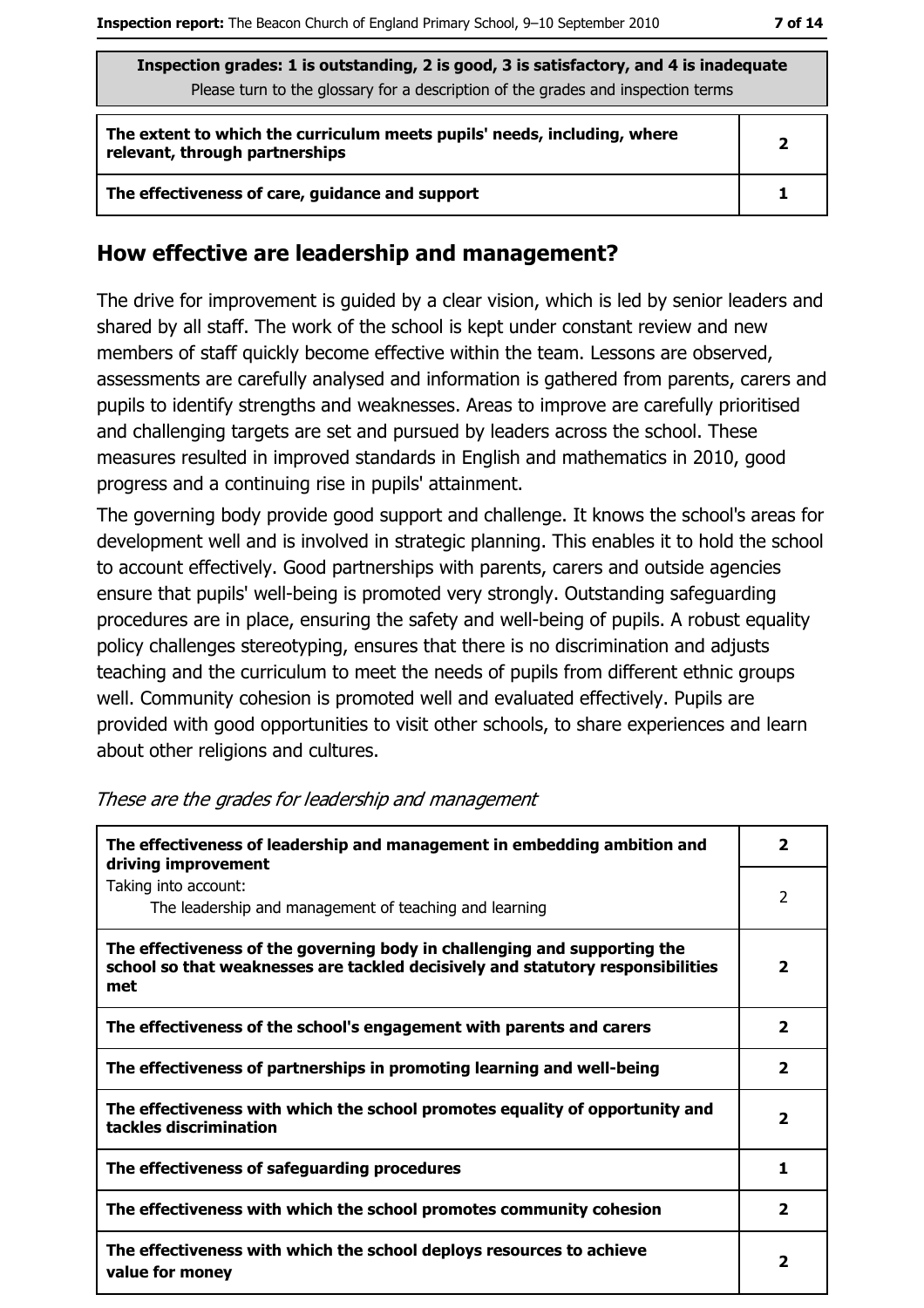#### **Early Years Foundation Stage**

Children get off to a good start in their learning in this happy environment. This is because adults provide high quality care for each child and pay close attention to developing children's social, speaking, listening and writing skills. A wide range of opportunities is provided, both indoors and outdoors, which develop children's physical and creative skills well. This is despite limited, though soon to be improved, outdoor facilities. Many children are new to the provision and the older Reception children help them join in play and begin to learn to share and take turns. Planning is based around children's interests and focuses on enriching their life experiences. For instance, a child finds a caterpillar and this sparks a discussion on what a caterpillar eats and how it will, one day, change into a butterfly. Another group explores the properties of magnets, with an adult on hand to extend children's mathematical and scientific knowledge and skills effectively. Such activities similarly develop children's personal development and knowledge and understanding of the world well. All adults take excellent care of children and ensure that all welfare requirements are met meticulously. The school works hard to engage parents and carers so that they have an active role to play in their children's education. Leadership is good and all adults work together as an effective team. They use observations effectively to track children's progress. Although outcomes in most areas of learning for the large majority of children are generally below the level expected when they move to Year 1, given their low start, this reflects good progress.

These are the grades for the Early Years Foundation Stage

| <b>Overall effectiveness of the Early Years Foundation Stage</b><br>Taking into account:     | $\mathbf{2}$  |
|----------------------------------------------------------------------------------------------|---------------|
| Outcomes for children in the Early Years Foundation Stage                                    |               |
| The quality of provision in the Early Years Foundation Stage                                 |               |
| The effectiveness of leadership and management of the Early Years<br><b>Foundation Stage</b> | $\mathcal{P}$ |

#### **Views of parents and carers**

Most parents and carers are happy with all aspects of the school's work and its effectiveness. Most agree that the school keeps children safe. A few parents and carers felt that pupils are not making enough progress and that they do not receive enough information about their children's progress, that the school does not deal effectively with unacceptable behaviour, that they needed more help supporting their children's learning, and that leadership and management could be better. Inspectors found that the needs of all pupils are considered very carefully when dealing with any behaviour issues, which are managed well. The school provides a wide range of information about pupils' progress. Pupils are making good progress and considerable advice is offered to help parents and carers support their children's learning. The quality of leadership and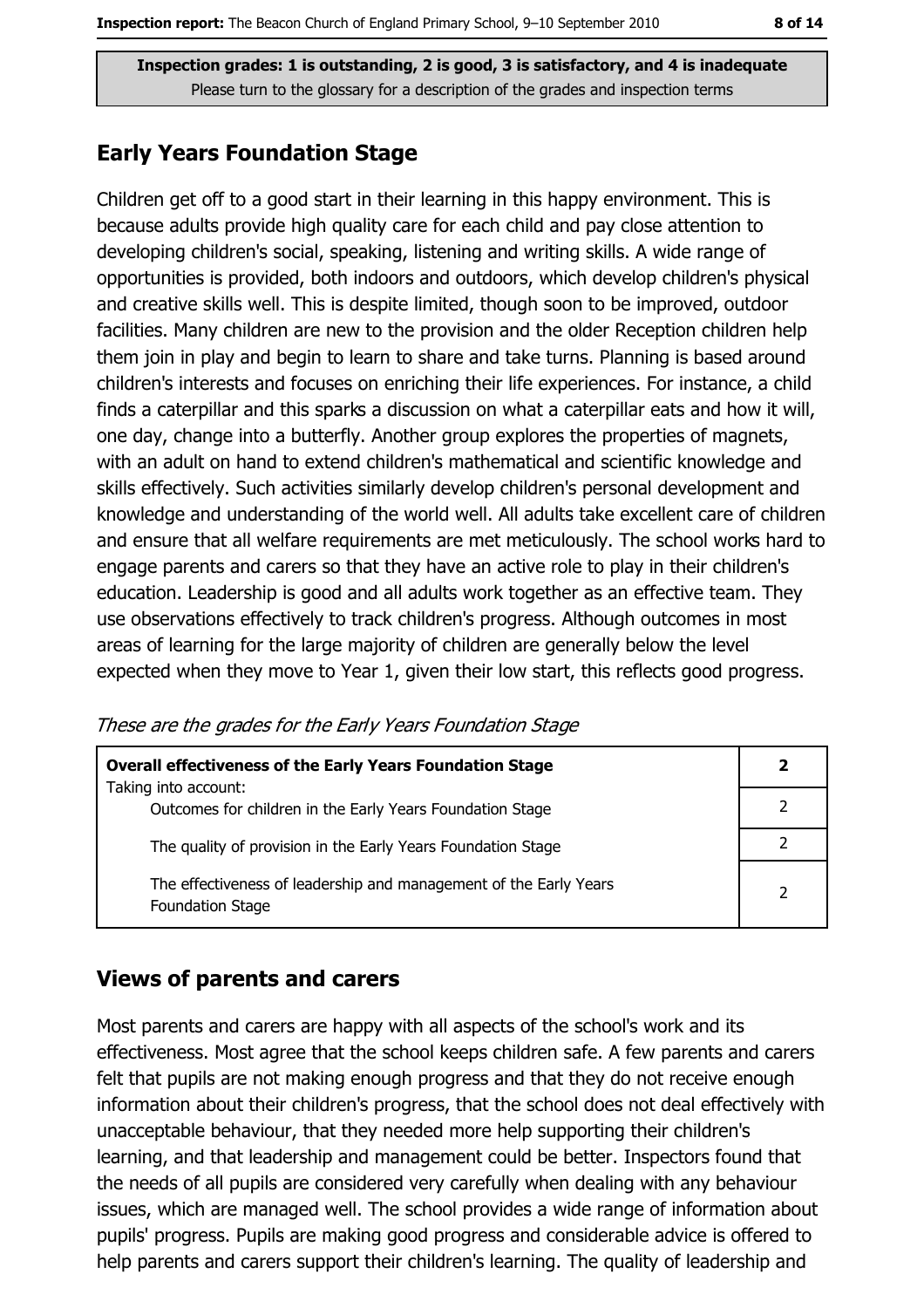management is good.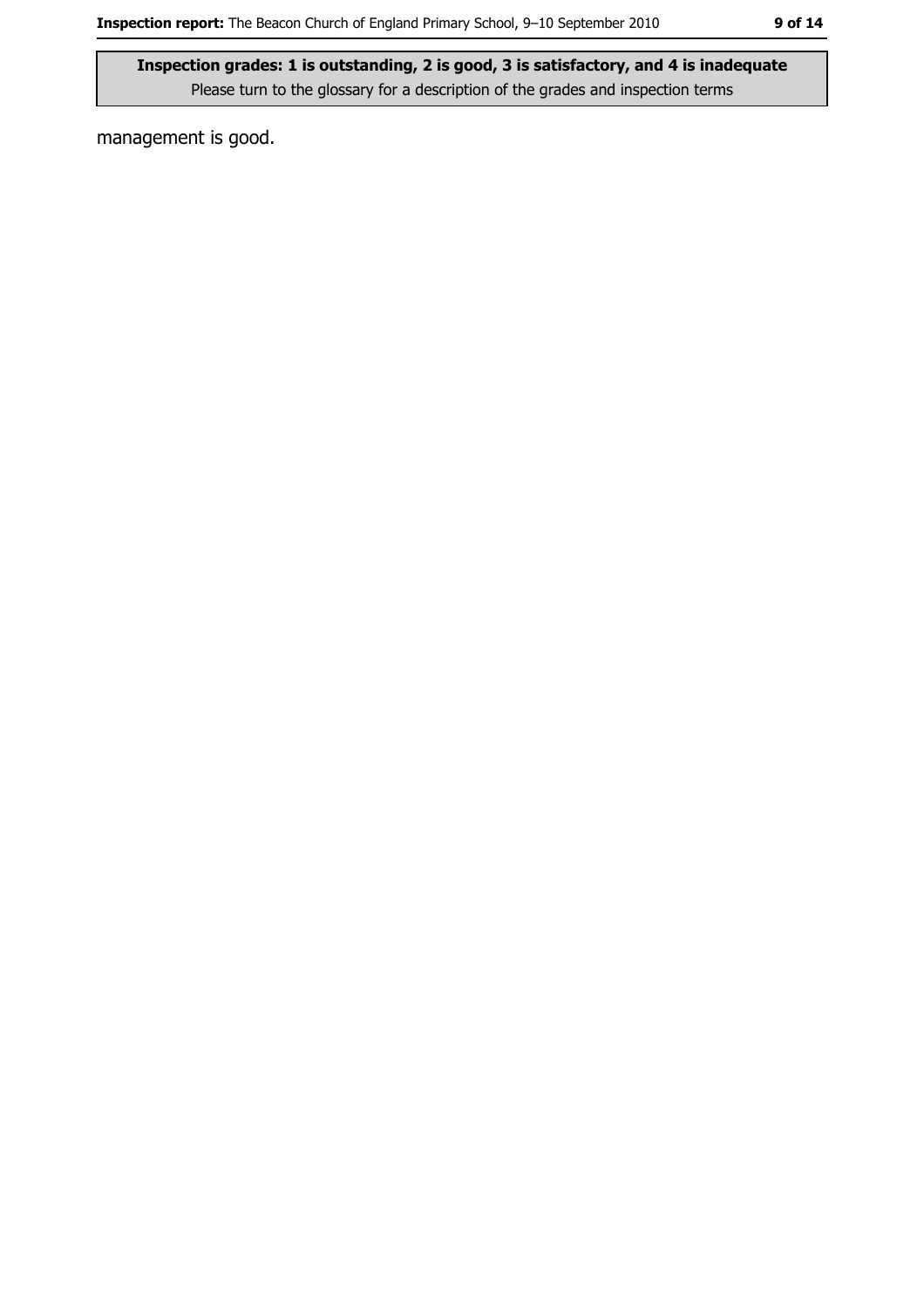#### Responses from parents and carers to Ofsted's questionnaire

Ofsted invited all the registered parents and carers of pupils registered at The Beacon Church of England Primary School to complete a questionnaire about their views of the school.

In the questionnaire, parents and carers were asked to record how strongly they agreed with 13 statements about the school.

The inspection team received 61 completed questionnaires by the end of the on-site inspection. In total, there are 205 pupils registered at the school.

| <b>Statements</b>                                                                                                                                                                                                                                       | <b>Strongly</b><br><b>Agree</b> |               | <b>Agree</b> |               |                | <b>Disagree</b> |                | <b>Strongly</b><br>disagree |
|---------------------------------------------------------------------------------------------------------------------------------------------------------------------------------------------------------------------------------------------------------|---------------------------------|---------------|--------------|---------------|----------------|-----------------|----------------|-----------------------------|
|                                                                                                                                                                                                                                                         | <b>Total</b>                    | $\frac{0}{0}$ | <b>Total</b> | $\frac{0}{0}$ | <b>Total</b>   | $\frac{0}{0}$   | <b>Total</b>   | $\frac{0}{0}$               |
| My child enjoys school                                                                                                                                                                                                                                  | 36                              | 59            | 22           | 36            | 1              | $\overline{2}$  | $\mathbf{1}$   | $\overline{2}$              |
| The school keeps my child<br>safe                                                                                                                                                                                                                       | 33                              | 54            | 27           | 44            | $\mathbf{1}$   | 2               | 0              | 0                           |
| The school informs me<br>about my child's progress                                                                                                                                                                                                      | 24                              | 39            | 30           | 49            | 5              | 8               | 0              | $\mathbf 0$                 |
| My child is making enough<br>progress at this school                                                                                                                                                                                                    | 25                              | 41            | 27           | 44            | 5              | 8               | $\mathbf{1}$   | $\overline{2}$              |
| The teaching is good at this<br>school                                                                                                                                                                                                                  | 30                              | 49            | 28           | 46            | $\overline{2}$ | 3               | 0              | $\mathbf 0$                 |
| The school helps me to<br>support my child's learning                                                                                                                                                                                                   | 23                              | 38            | 31           | 51            | 6              | 10              | 0              | $\mathbf 0$                 |
| The school helps my child to<br>have a healthy lifestyle                                                                                                                                                                                                | 32                              | 52            | 24           | 39            | $\overline{4}$ | $\overline{7}$  | 0              | $\mathbf 0$                 |
| The school makes sure that<br>my child is well prepared for<br>the future (for example<br>changing year group,<br>changing school, and for<br>children who are finishing<br>school, entering further or<br>higher education, or<br>entering employment) | 26                              | 43            | 29           | 48            | $\overline{4}$ | 7               | $\mathbf 0$    | $\mathbf 0$                 |
| The school meets my child's<br>particular needs                                                                                                                                                                                                         | 24                              | 39            | 31           | 51            | $\overline{2}$ | 3               | 0              | $\mathbf 0$                 |
| The school deals effectively<br>with unacceptable behaviour                                                                                                                                                                                             | 22                              | 36            | 27           | 44            | 9              | 15              | $\mathbf{1}$   | $\overline{2}$              |
| The school takes account of<br>my suggestions and<br>concerns                                                                                                                                                                                           | 17                              | 28            | 32           | 52            | 8              | 13              | $\overline{2}$ | 3                           |
| The school is led and<br>managed effectively                                                                                                                                                                                                            | 27                              | 44            | 25           | 41            | 6              | 10              | $\mathbf{1}$   | $\overline{2}$              |
| Overall, I am happy with my<br>child's experience at this<br>school                                                                                                                                                                                     | 29                              | 48            | 28           | 46            | $\mathbf{1}$   | $\overline{2}$  | $\mathbf{1}$   | $\overline{2}$              |

The table above summarises the responses that parents and carers made to each statement. The percentages indicate the proportion of parents and carers giving that response out of the total number of completed questionnaires. Where one or more parents and carers chose not to answer a particular question, the percentages will not add up to 100%.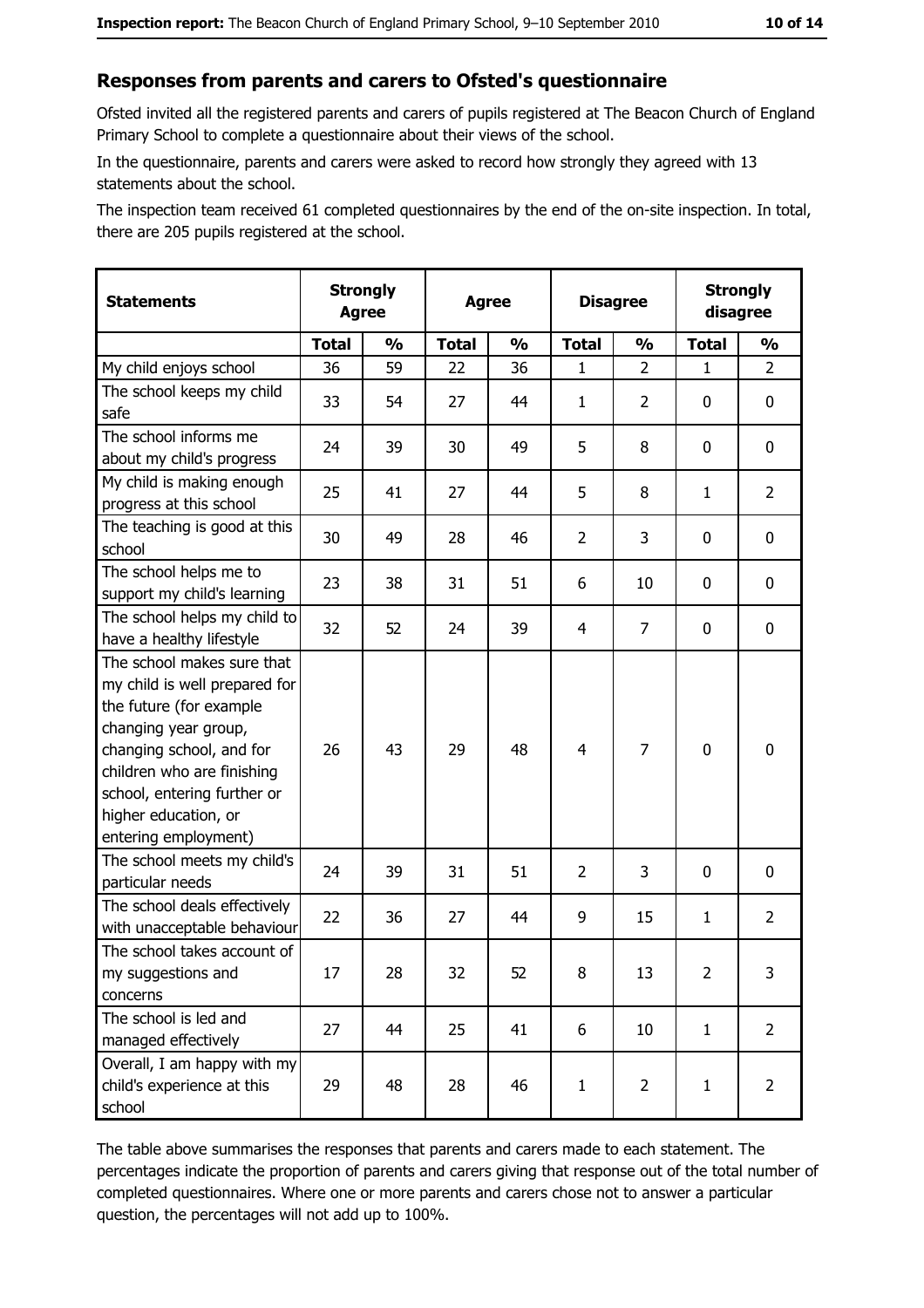### Glossary

| Grade   | <b>Judgement</b> | <b>Description</b>                                                                                                                                                                                                               |
|---------|------------------|----------------------------------------------------------------------------------------------------------------------------------------------------------------------------------------------------------------------------------|
| Grade 1 | Outstanding      | These features are highly effective. An oustanding<br>school provides exceptionally well for its pupils' needs.                                                                                                                  |
| Grade 2 | Good             | These are very positive features of a school. A school<br>that is good is serving its pupils well.                                                                                                                               |
| Grade 3 | Satisfactory     | These features are of reasonable quality. A satisfactory<br>school is providing adequately for its pupils.                                                                                                                       |
| Grade 4 | Inadequate       | These features are not of an acceptable standard. An<br>inadequate school needs to make significant<br>improvement in order to meet the needs of its pupils.<br>Ofsted inspectors will make further visits until it<br>improves. |

### What inspection judgements mean

#### **Overall effectiveness of schools**

|                       | Overall effectiveness judgement (percentage of<br>schools) |      |                     |                   |  |  |
|-----------------------|------------------------------------------------------------|------|---------------------|-------------------|--|--|
| <b>Type of school</b> | <b>Outstanding</b>                                         | Good | <b>Satisfactory</b> | <b>Inadequate</b> |  |  |
| Nursery schools       | 58                                                         | 36   | 4                   | $\overline{2}$    |  |  |
| Primary schools       | 8                                                          | 43   | 40                  | 9                 |  |  |
| Secondary schools     | 10                                                         | 35   | 42                  | 13                |  |  |
| Sixth forms           | 13                                                         | 39   | 45                  | 3                 |  |  |
| Special schools       | 33                                                         | 42   | 20                  | 4                 |  |  |
| Pupil referral units  | 18                                                         | 40   | 29                  | 12                |  |  |
| All schools           | 11                                                         | 42   | 38                  | 9                 |  |  |

New school inspection arrangements were introduced on 1 September 2009. This means that inspectors now make some additional judgements that were not made previously.

The data in the table above are for the period 1 September 2009 to 31 March 2010 and are the most recently published data available (see www.ofsted.gov.uk). Please note that the sample of schools inspected during the autumn and spring terms 2009/10 was not representative of all schools nationally, as weaker schools are inspected more frequently than good or outstanding schools.

Percentages are rounded and do not always add exactly to 100. Secondary school figures include those that have sixth forms, and sixth form figures include only the data specifically for sixth form inspection judgements.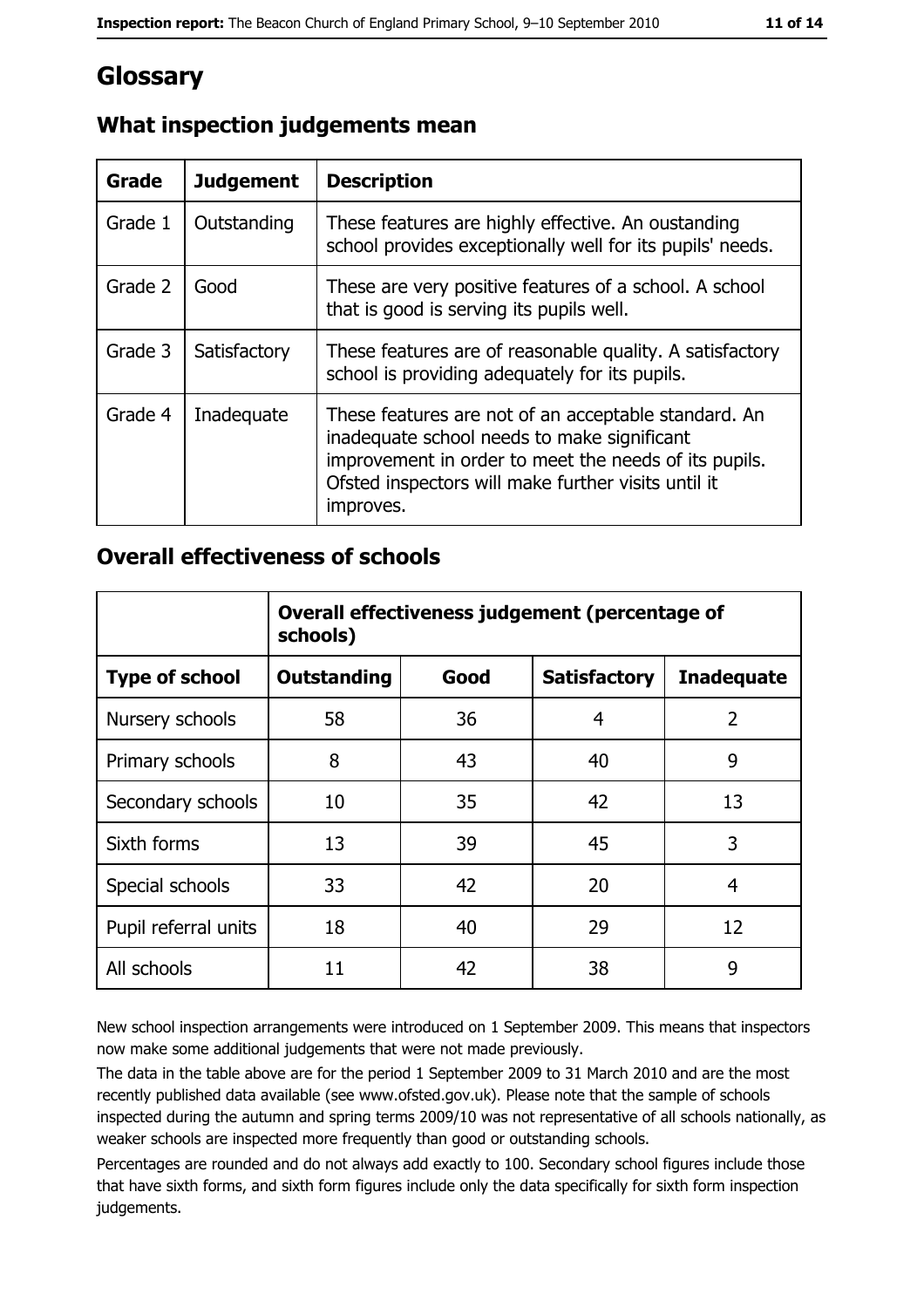### **Common terminology used by inspectors**

| Achievement:                  | the progress and success of a pupil in<br>their learning, development or training.                                                                                                                                                                                                                           |  |  |
|-------------------------------|--------------------------------------------------------------------------------------------------------------------------------------------------------------------------------------------------------------------------------------------------------------------------------------------------------------|--|--|
| Attainment:                   | the standard of the pupils' work shown by<br>test and examination results and in<br>lessons.                                                                                                                                                                                                                 |  |  |
| Capacity to improve:          | the proven ability of the school to<br>continue improving. Inspectors base this<br>judgement on what the school has<br>accomplished so far and on the quality of<br>its systems to maintain improvement.                                                                                                     |  |  |
| Leadership and management:    | the contribution of all the staff with<br>responsibilities, not just the headteacher,<br>to identifying priorities, directing and<br>motivating staff and running the school.                                                                                                                                |  |  |
| Learning:                     | how well pupils acquire knowledge,<br>develop their understanding, learn and<br>practise skills and are developing their<br>competence as learners.                                                                                                                                                          |  |  |
| <b>Overall effectiveness:</b> | inspectors form a judgement on a school's<br>overall effectiveness based on the findings<br>from their inspection of the school. The<br>following judgements, in particular,<br>influence what the overall effectiveness<br>judgement will be.                                                               |  |  |
|                               | The school's capacity for sustained<br>improvement.<br>Outcomes for individuals and groups<br>of pupils.<br>The quality of teaching.<br>The extent to which the curriculum<br>meets pupil's needs, including where<br>relevant, through partnerships.<br>The effectiveness of care, guidance<br>and support. |  |  |
| Progress:                     | the rate at which pupils are learning in<br>lessons and over longer periods of time. It<br>is often measured by comparing the<br>pupils' attainment at the end of a key<br>stage with their attainment when they<br>started.                                                                                 |  |  |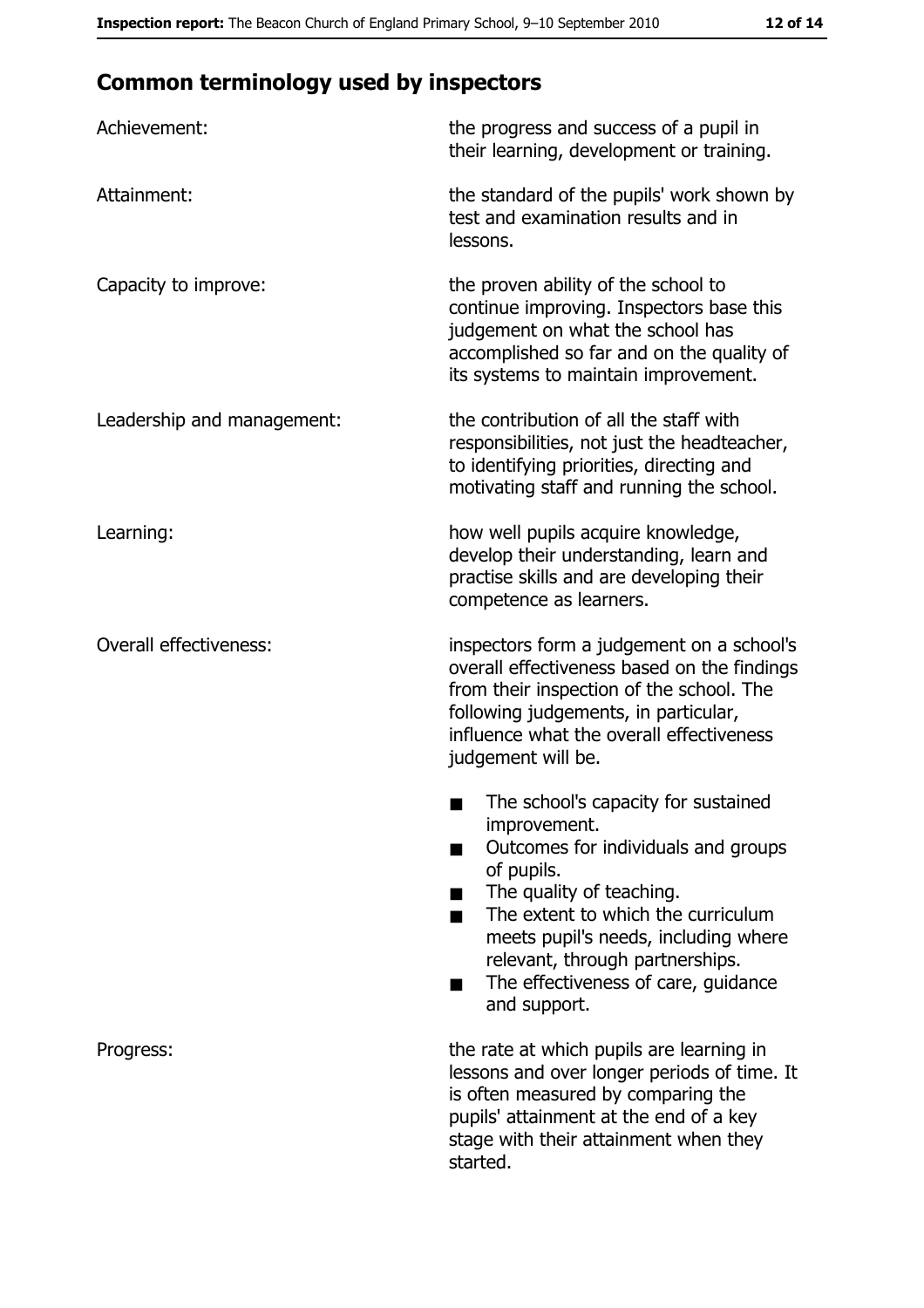This letter is provided for the school, parents and carers to share with their children. It describes Ofsted's main findings from the inspection of their school.



#### 13 September 2010

#### Dear Pupils

Inspection of The Beacon Church of England Primary School, Liverpool, L5 3QG

I would like to thank you for the help you gave the team when we inspected your school. We especially enjoyed listening to you as you sang so tunefully and confidently in your assembly. Now I would like to share with you what the inspection found out about your school. It is a good school. These are some of the best things about it.

- You have lots of fun and enjoy learning while you play in the Early Years  $\blacksquare$ Foundation Stage.
- All adults take outstanding care of you and you told us that you feel very safe in  $\blacksquare$ school.
- You make good progress and reach above average standards in English and  $\blacksquare$ average standards in mathematics by the time you leave Year 6.
- Your behaviour is good and your attendance rates are above average.  $\blacksquare$
- You have a good range of opportunities to engage with pupils from different  $\blacksquare$ religious, ethnic and cultural backgrounds.
- The school provides many exciting things for you to do and learn, such as playing a  $\blacksquare$ musical instrument or having fun at the breakfast club.

To make the school even better, I have asked teachers to:

make sure that they consistently plan tasks in mathematics lessons which match vour individual learning needs.

We hope you will play your part by continuing to work hard and do your best to help The Beacon become an even better school.

Yours sincerely Mrs Clare Henderson Lead inspector